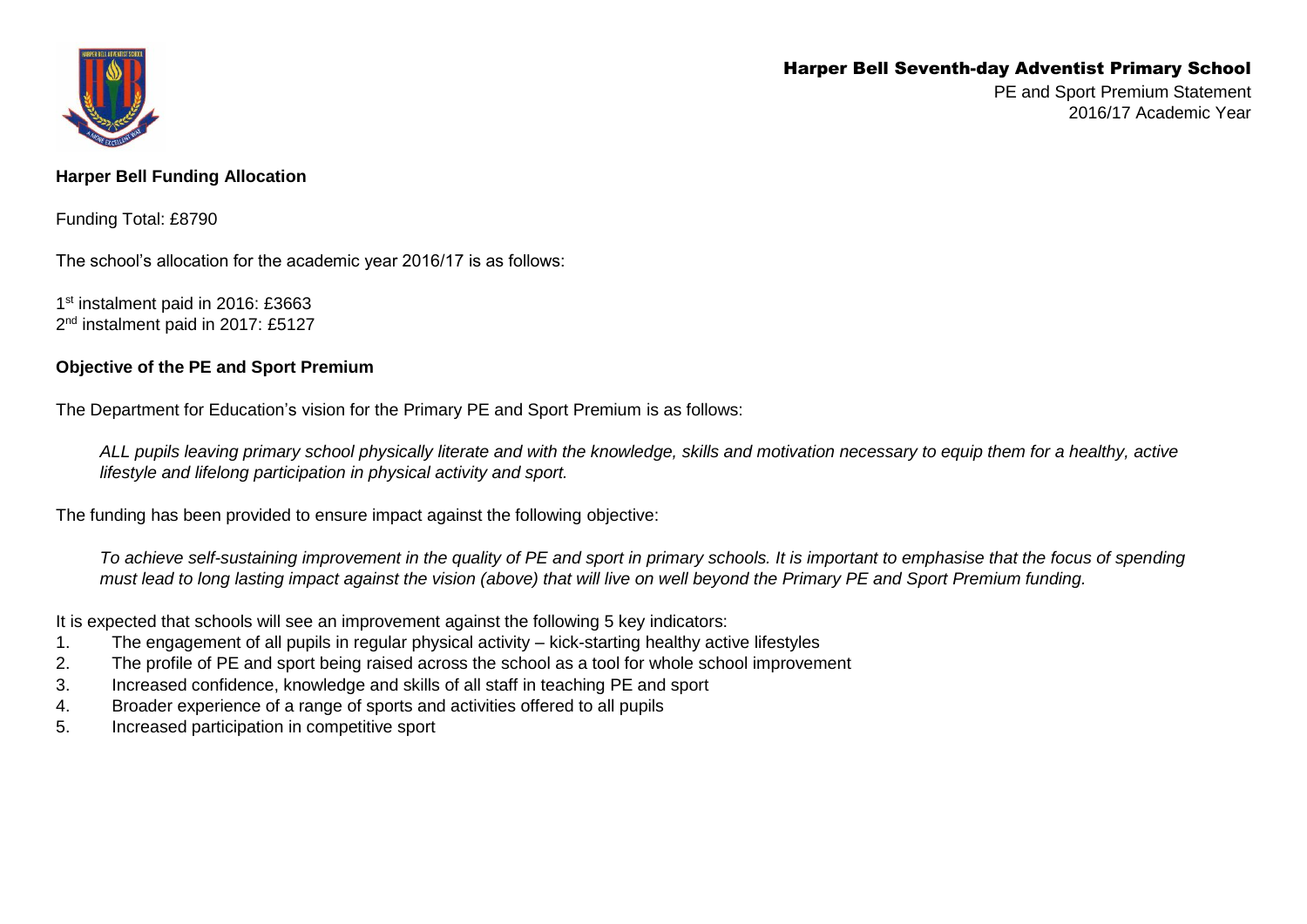| <b>Key Indicator</b>                                                                                                                       | <b>Action</b>                                                                   | 2015/2016 Review                                                                                                                                                | 2016/2017 Desired Impact                                                                                                                                                                                                                                                                                                                                                                                                               | Date and<br><b>Cost</b>                                                                                                                                                                          |
|--------------------------------------------------------------------------------------------------------------------------------------------|---------------------------------------------------------------------------------|-----------------------------------------------------------------------------------------------------------------------------------------------------------------|----------------------------------------------------------------------------------------------------------------------------------------------------------------------------------------------------------------------------------------------------------------------------------------------------------------------------------------------------------------------------------------------------------------------------------------|--------------------------------------------------------------------------------------------------------------------------------------------------------------------------------------------------|
| <b>Increased</b><br>engagement of<br>all pupils in<br>regular<br>physical<br>activity - kick-<br>starting<br>healthy active<br>lifestyles. | <b>Sports leaders training</b>                                                  | No sports leaders were trained.<br>Post Ofsted development point (2015) -<br>Pupils have few opportunities to develop<br>leadership<br>skills                   | A minimum of ten year five and six pupils will be<br>trained to lead sports during dinnertimes.<br>Sports leaders to increase participation of all pupils,<br>through an increase in sporting opportunities. They<br>will lead and facilitate sporting activities such as<br>dodge ball, netball, basketball and tennis.<br>Increased confidence and self-esteem of the sports<br>leaders.                                             | In-house<br>training and<br>monitoring<br>provided by<br>subject lead;<br>cost of cover<br>throughout the<br>year £500                                                                           |
|                                                                                                                                            | Increase the number of intra-<br>sporting events via the<br><b>House system</b> | One intra-school sporting event was held;<br>100% of pupils participated                                                                                        | Half-termly intra-House sporting competitions will<br>see all children compete in at least three competitive<br>sporting events.                                                                                                                                                                                                                                                                                                       | No cost                                                                                                                                                                                          |
|                                                                                                                                            | <b>Start extra-curricular sports</b><br>clubs                                   | No extra-curricular sporting clubs held at<br>any stage of 2015/2016                                                                                            | Via Steps2Sport, a minimum of three weekly clubs<br>will cover a wide variety of different sports.<br>Children from all year groups (reception to year 6)<br>will attend a club.<br>At least 50% of all children will attend a sports club<br>for a minimum of one half-term.<br>Subsidised cost to ensure this target of 50% is<br>achieved.<br>Developing a love and passion for sport by<br>providing an increase in opportunities. | Three clubs per<br>week; six<br>weeks per half<br>term; six half-<br>terms per year<br>£540 per term;<br>£3240 per term<br>with additional<br>subsidies for<br>FSM pupils.<br><b>Total £4000</b> |
|                                                                                                                                            | <b>Training for all dinnertime</b><br>supervisors                               | Three members of staff.<br>No sport-specific training was given to<br>them.                                                                                     | Seven members of dinnertime staff will be provided<br>with the necessary training required to plan and<br>deliver sporting activities during lunch time. This will<br>increase the number of pupils playing sport on a<br>daily basis and reduce the number of behaviour<br>incidents due to the fact that they're being kept<br>active.                                                                                               | Termly training;<br>additional hour<br>pay per<br>member of staff<br>per half term;<br>£500                                                                                                      |
|                                                                                                                                            | Cost of providing children<br>with swimming lessons                             | Year 2 pupils went swimming for one term.<br>28 children in total went swimming.<br>No records regarding the number of pupils<br>who achieved a swimming badge. | Years 1, 2 and 3 will all receiving swimming lessons<br>for a minimum of one half-term. This will be a<br>threefold increase in terms of pupil numbers.<br>All children to be given the opportunity to achieve a<br>swimming badge.                                                                                                                                                                                                    | £2000                                                                                                                                                                                            |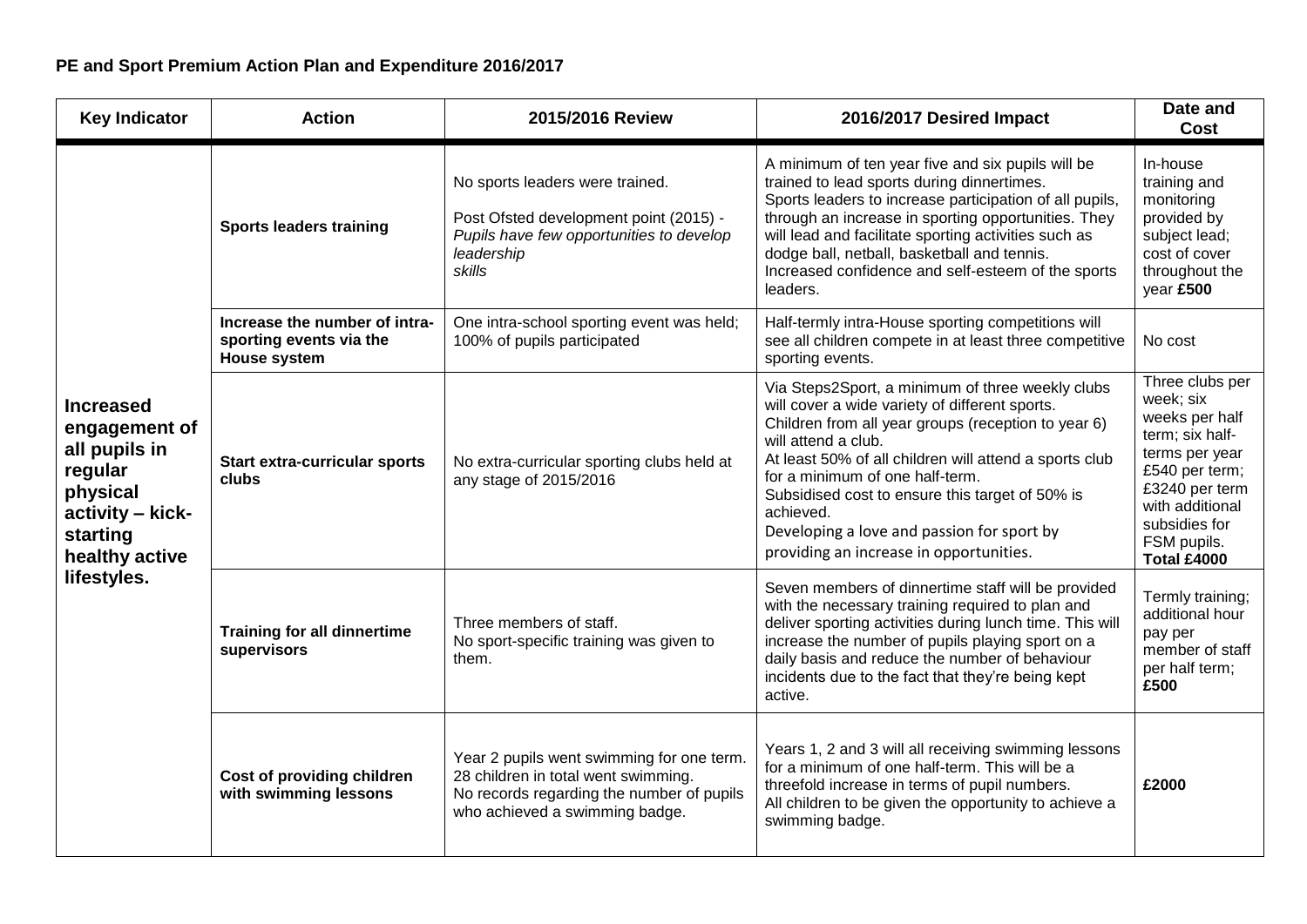| The profile of PE<br>and sport being<br>raised across<br>the school as a<br>tool for whole<br>school<br>improvement | <b>Expose the children to</b><br>professional sportsmen and<br>sportswomen          | No professional athletes worked alongside<br>the school.                                            | Motivate more children to play sports by inspiring<br>them through the experiences of positive role<br>models.                                                                                                                                                                              | No cost                        |
|---------------------------------------------------------------------------------------------------------------------|-------------------------------------------------------------------------------------|-----------------------------------------------------------------------------------------------------|---------------------------------------------------------------------------------------------------------------------------------------------------------------------------------------------------------------------------------------------------------------------------------------------|--------------------------------|
| <b>Increased</b><br>confidence,<br>knowledge and<br>skills of all staff<br>in teaching PE<br>and sport              | Develop the PE curriculum<br>by introducing a scheme of<br>work to support staff    | No scheme of work is in place. Staff have<br>no support documents to use while<br>planning lessons. | High quality lessons are taught with clear<br>progression building on prior skills being developed<br>through the school.                                                                                                                                                                   | £500                           |
|                                                                                                                     | <b>High Quality Training for</b><br>staff/PE Lead                                   | No CPD time was dedicated to improving<br>the quality of PE teaching                                | Training is highlighting new and revised health and<br>safety requirements ; fresh and innovative ideas<br>make lessons as active, physical and enjoyable as<br>possible; specific skill and sport- related CPD<br>enables non-specialists to 'brush up' on skills while<br>developing new. | No cost;<br>provided by<br>SLT |
|                                                                                                                     | <b>Youth Sport Trust</b><br>membership                                              | Not a member                                                                                        | Membership with the YST gives access to<br>Continuing Professional Development (CPD) and<br>training for all staff. Also providing up to date<br>national insight on PE, sport, health and education<br>policy matters.                                                                     | £200                           |
|                                                                                                                     | Identify strengths/areas for<br>development                                         | No staff audit was completed during the<br>2015/16 academic year.                                   | Conduct a staff audit of teaching and learning in PE<br>in order to identify strengths and areas for<br>development. Provide training in response to<br>outcomes of this audit.                                                                                                             | No cost                        |
| <b>Broader</b><br>experience of a<br>range of sports<br>and activities<br>offered to all<br>pupils                  | Children to be taken to live<br>sporting events                                     | No children were taken to see any sporting<br>events.                                               | Utilise DHTs links with Birmingham City FC, Walsall<br>FC, Aston Villa and British Athletics to take at least<br>90 children to a live sports event.                                                                                                                                        | £500                           |
|                                                                                                                     | Provide G&T pupils with a<br>pathway by developing links<br>with local sports clubs | No records kept                                                                                     | Identification and signposting of both Able Gifted<br>and Talented pupils as well as enthusiastic children.<br>Aspirations of pupils raised and professional<br>instruction provided to enhance natural skills.<br>Confidence and self-esteem improved.                                     | No cost                        |
|                                                                                                                     | <b>Purchase PE and sport</b><br>equipment                                           | Equipment levels were too low to enable<br>the teaching of a full and varied<br>curriculum.         | Enable children to access high quality, appropriate<br>equipment and access outstanding PE and school<br>sport.                                                                                                                                                                             | £2000                          |